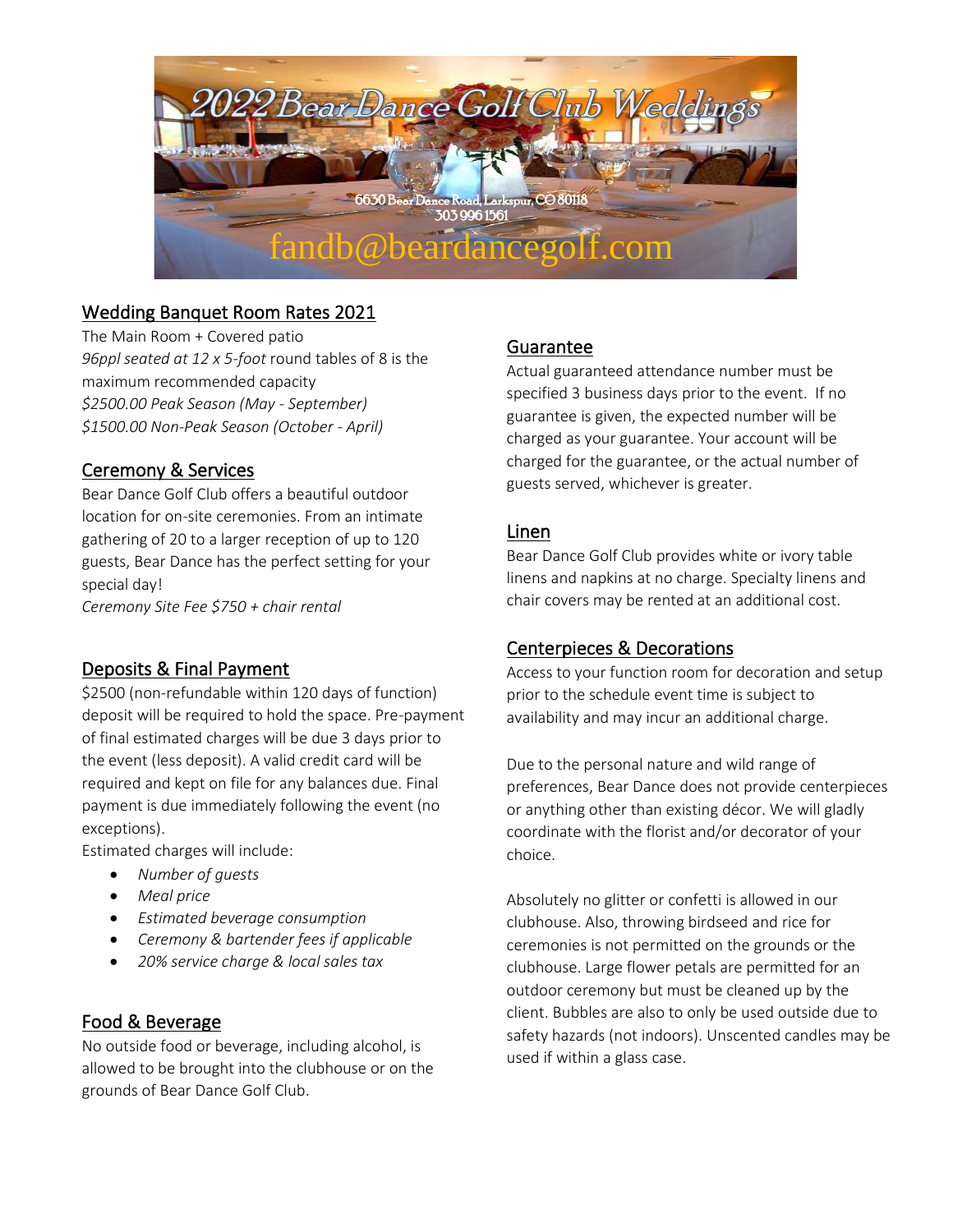

# *Silver Dinner Buffet*

**\$37.50++ per person**  (Plated 1st course & buffet style entrées)

## **Caesar Salad**

*Crisp romaine lettuce with our traditional Caesar dressing, Herb croutons, cherry tomatoes & parmesan cheese.*

– or –

## **Strawberry Balsamic Salad**

*Baby spinach, red onions, gorgonzola, & toasted almonds with a sweet strawberry balsamic dressing.* – or –

**Elegant Mixed Greens Salad**

*Bitter greens, grape tomatoes, carrots, cucumbers & house vinaigrette.*

**\* \* \* \* \* \* \***

#### **Italian Roasted Vegetable Pasta**

*Penne pasta with roasted fresh peppers, tomato, garlic & parmesan cheese, tossed in extra virgin olive oil with basil pesto.*

> **Grilled Salmon** *Served with a cilantro lime butter & pineapple salsa.*

**Classic Chicken Piccata** *Boneless chicken breast in a light white wine lemon caper sauce.*

> **Roasted Baby Red Potatoes Mixed Seasonal Vegetables Warm Ciabatta Rolls & Butter**

> > **\* \* \* \* \* \* \***

**Cake Cutting Service**

**Coffee Station**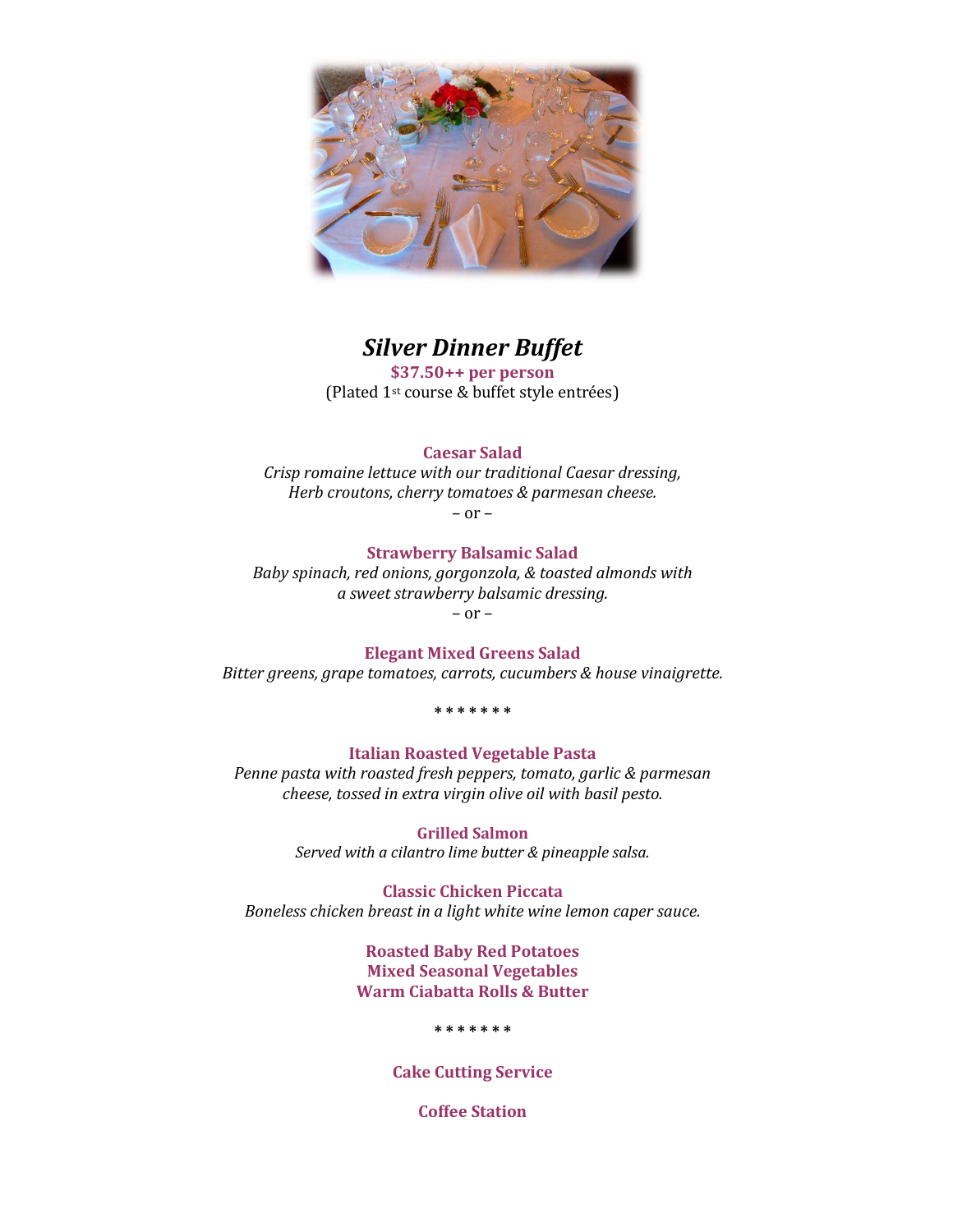# *Gold Dinner Buffet*

**\$42.00++ per person (2 entrées) \$47.00++ per person (3 entrées) (Plated 1st course & buffet style entrées)**

## **Elegant Mixed Greens Salad**

*Bitter greens, grape tomatoes, carrots, cucumbers & house vinaigrette.* – or –

#### **Caesar Salad**

*Crisp romaine lettuce with our traditional Caesar dressing, with herb croutons, cherry tomatoes & parmesan cheese.*

#### – or –

**Spinach Salad**

*Sliced strawberries, mushrooms, mandarin oranges, & balsamic vin* 

#### **\* \* \* \* \* \* \***

#### **Champagne Chicken**

*Pan seared chicken breast topped with a champagne cream sauce and Beet curls.*

#### **Cranberry Walnut Chicken**

*Chicken breasts stuffed with candied walnuts, & sundried cranberries, served in a sage roasted garlic cream.*

#### **Basil Tri-Colored Tortellini**

*Tri-color cheese stuffed spinach, red bell pepper & egg tortellini with fresh basil in a pancetta parmesan cream sauce.*

**Potato crusted Salmon** *Roasted garlic and caper butter sauce*

**Pan seared Colorado Trout** *With sautéed mushroom and spinach and a Dijon crème fraiche*

**Seafood & Sausage Paella** *Shrimp, scallop, sausage paella with bell peppers & saffron rice.*

**Peach and Bacon stuffed Pork loin** *Roasted pork loin stuffed with ripe peaches, sage, bacon, goat cheese with a viognier glaze.*

**Bourbon Molasses Pork Loin** *Roasted & topped with an apple chutney.*

## **New York Strip Carving Station**

*Chef-manned carving station featuring New York strips w Au jus & horseradish sour cream.*

**Rosemary & Garlic Roasted Potatoes Wild Rice Pilaf Mixed Seasonal Vegetables Warm Ciabatta Rolls & Butter \* \* \* \* \* \* \***







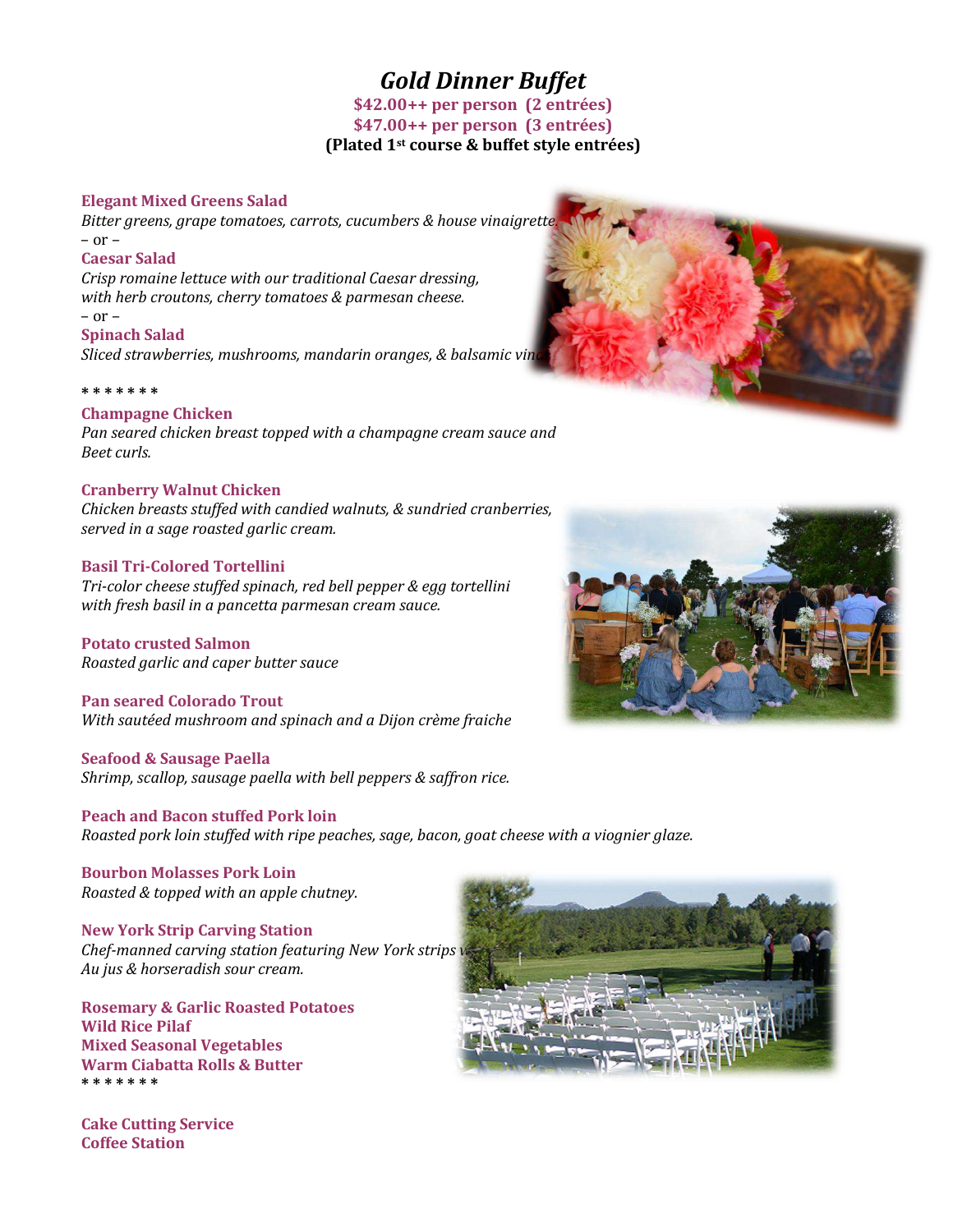# *Platinum Dinner Buffet*

**\$45.00++ per person (2 entrées) \$50.00++ per person (3 entrées)**

(Plated 1st course & buffet style entrées)

**Elegant Mixed Greens Salad**

*Bitter greens, grape tomatoes, carrots, cucumbers & house vinaigrette.*

 $-$  or  $-$ 

**Caesar Salad** *Crisp romaine lettuce with our traditional Caesar dressing, with herb croutons, cherry tomatoes & parmesan cheese.*

– or –

**Butter Leaf Wedge**  *Crisp butter leaf with cabernet poached pears, walnuts, Gorgonzola cheese, & a champagne vinaigrette.*

 $-$  or  $-$ 

**Wild Mushroom Bisque** – or –

**Roasted Chicken & Corn Chowder**

**\* \* \* \* \* \* \***

**Mushroom Brie Risotto Cakes** *Mushroom duxelle, double cream brie, asparagus, with a balsamic reduction, & herb béchamel.*

> **Seared Ahi Tuna** *With pineapple slaw and sweet soy*

**Crab Stuffed Sole** *Creamy pan jus and sautéed spinach*

**Seafood Pilaf** *Oven roasted shrimp & scallops, citrus butter sauce & wild rice pilaf.*

**Achiote Chicken & Shrimp** *Grilled airline chicken breast topped with a shrimp skewer, lime cilantro butter, pineapple salsa & jasmine rice.*

**NY Strip Au Poivre** *Seared beef NY Strip with a green peppercorn demi glaze.*

> **Prime Rib Carving Station** *Au jus & horseradish sour cream.*

 **Lamb Carving Station** *Rosemary Garlic Leg of Lamb stuffed with apples & fig. with warm port wine peppercorn demi glaze & bleu cheese remoulade.*

> **Four Cheese Truffle Potato Ragout Mixed Seasonal Vegetables Warm Ciabatta Rolls & Butter**

> > **\* \* \* \* \* \* \***

**Cake Cutting Service**

**Coffee Service**



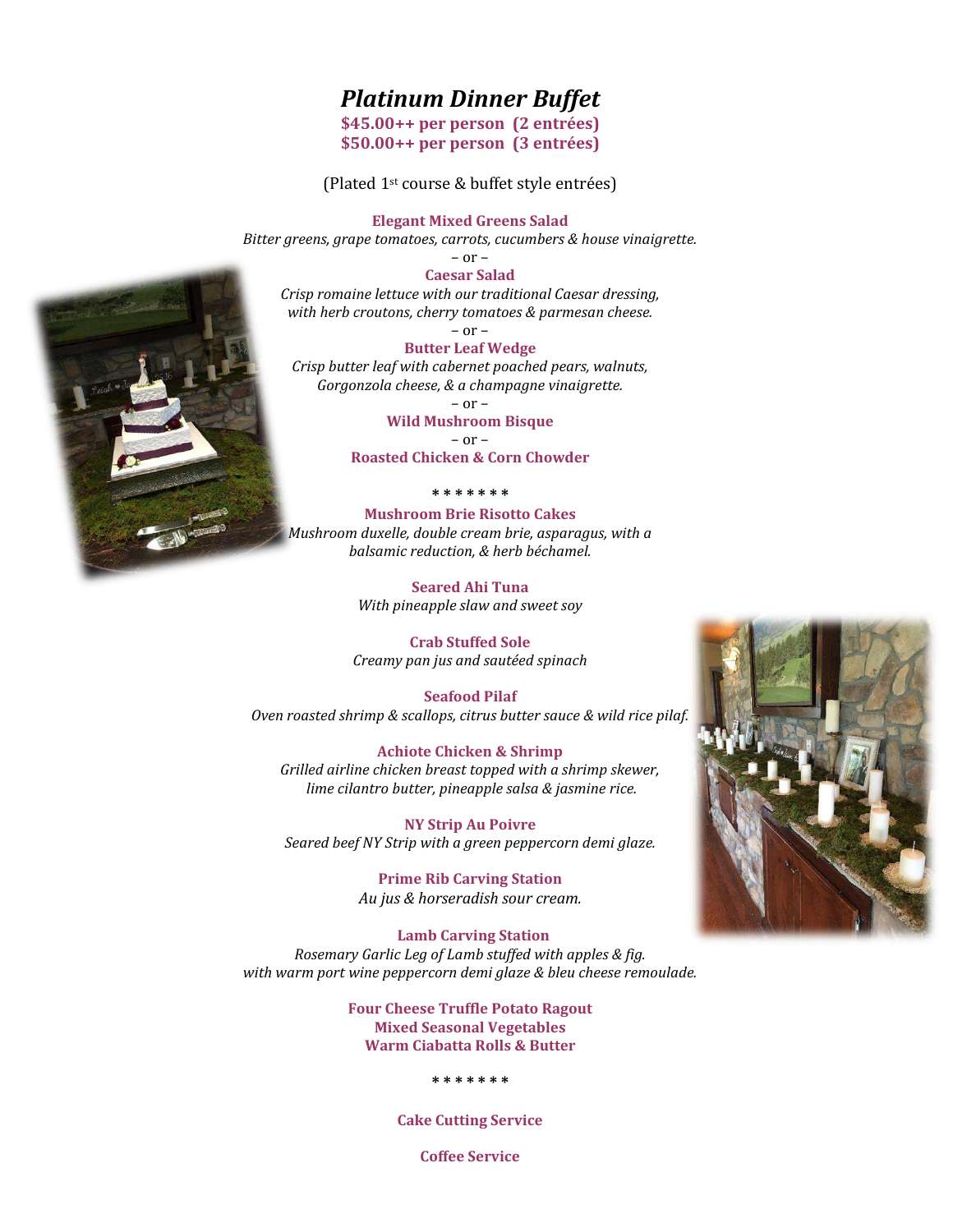# *Plated Dinner Options*

## *Plated and served entrees (Please select one or two options, for multiple options please have your guests pre-order)*

*Entrees come with choice of Jasmine rice pilaf or garlic rosemary potatoes and seasonal vegetables*

## *Chicken Piccata*

*Egg battered and pan seared chicken breast with a lemon caper cream \$34.00 per person*

## *Champagne Chicken*

*Pan seared chicken breast topped with a champagne cream \$34.00 per person*

## *Pork Scaloppini Marsala*

*Pan seared Pork loin in a roasted mushroom Marsala demi-glaze. \$35.00 per person*

#### *Grilled Salmon*

*Served with a cilantro lime butter & pineapple salsa. \$35.00 per person*

#### *Crab Stuffed Shrimp*

*Jumbo shrimp with blue crab stuffing and a tangy remoulade \$36.00 per person*

#### *NY Strip Au Poivre*

*Grilled New York strip over a cognac peppercorn demi-glace \$42.00 per person*

# *Herb Roasted Prime Rib*

*Au jus and horseradish sauce \$45.00 per person*

#### *Vegetarian Entrée Mushroom Brie Risotto Cake*

*Crispy risotto cake topped with mushroom duxelle and Brie over herb bechamel and balsamic reduction \$32.00 per person*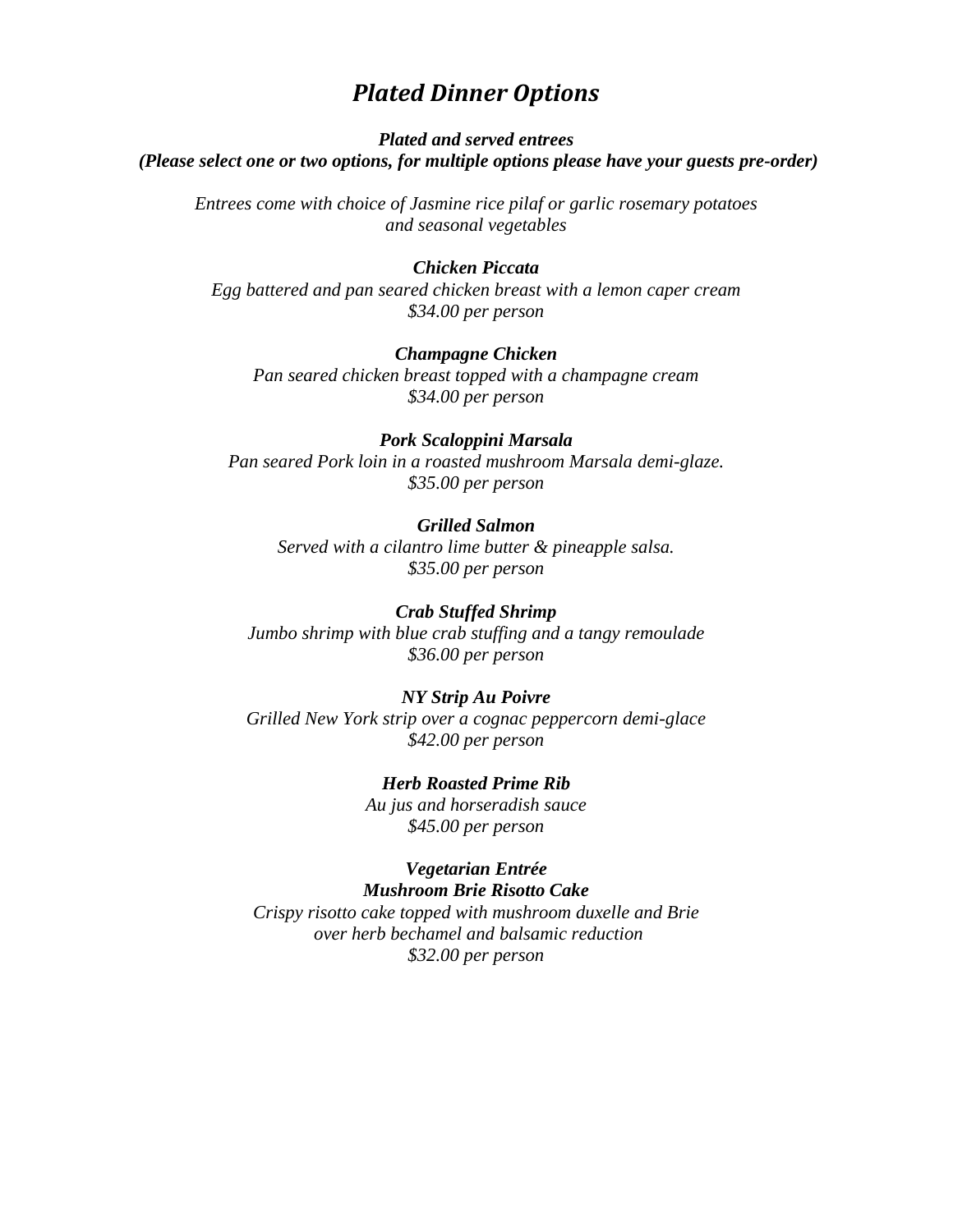## *Take away the headache of having your guests pre-order and impress them with a beautiful plated duet*

## *DUET or COMBINATION PLATE*

*Duet of Champagne Chicken and Atlantic Salmon Chicken in a champagne cream sauce paired with grilled salmon Topped with a pineapple salsa \$42.00 per person*

*Duet of Angus Beef Culotte and Champagne Chicken Grilled Beef culotte, port peppercorn demi paired With chicken in a champagne cream sauce \$43.00 per person*

#### *Duet of Petit Filet of Beef and Salmon*

 *Beef tenderloin medallion, port peppercorn demi paired With a grilled salmon fillet, pomegranate beurre blanc \$46.00 per person*

## *Duet of Petit Filet of Beef and Crab Stuffed Shrimp*

*Beef tenderloin medallion, port peppercorn demi paired With grilled jumbo shrimp stuffed with crab, light scampi sauce \$48.00 per person*

#### **\* \* \* \* \* \* \***

*We can accommodate any dietary restrictions with advance notice*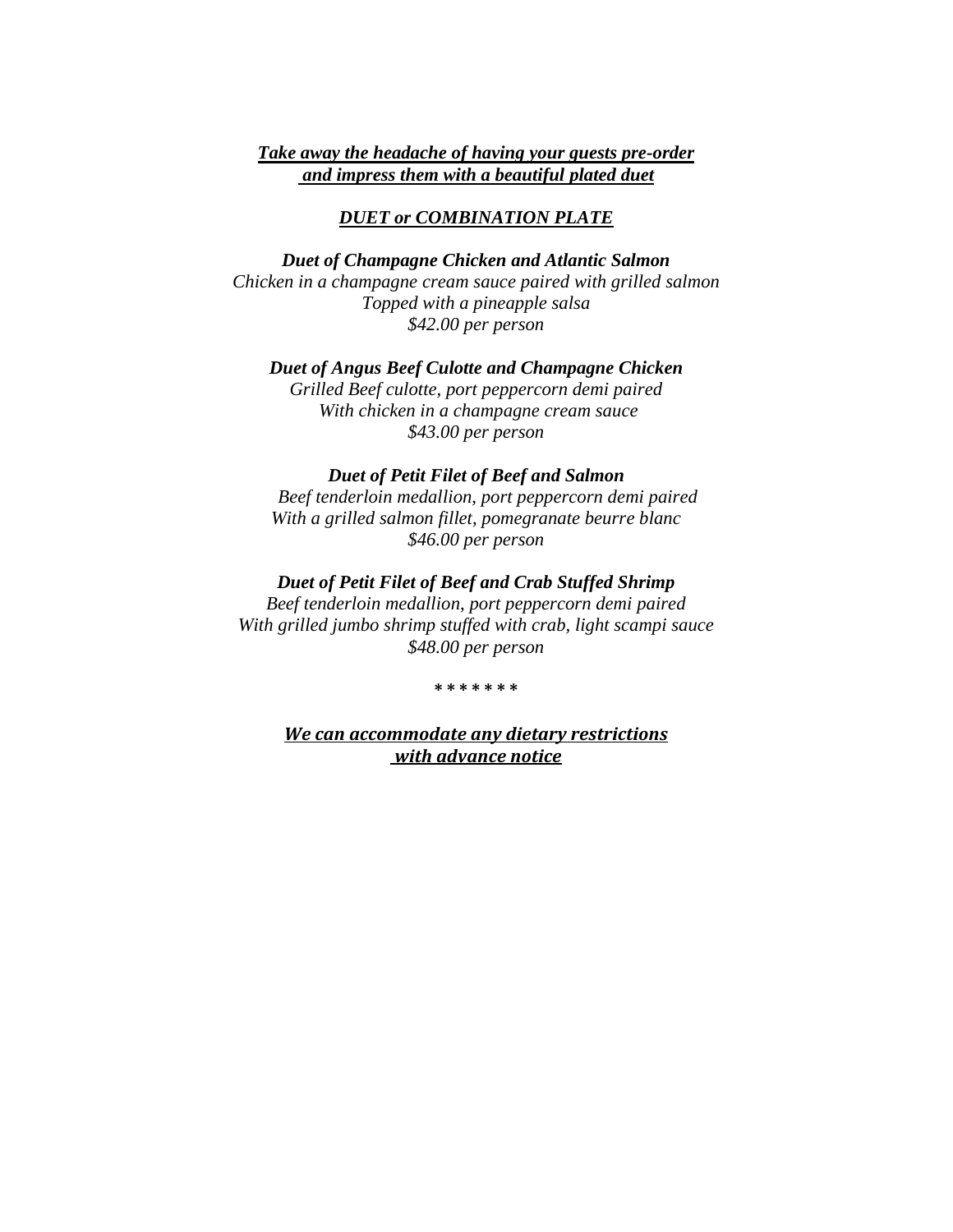# HEARTY DISPLAYS

## Antipasti \$140

Pesto marinated artichoke hearts, Genoa salami, marinated mozzarella, provolone & prosciutto stuffed baby peppers, stuffed queen olives, capicola, fresh tomato & basil bruschetta, with garlic rubbed baguette crostinis.

## Asian Platter \$140

Mini vegetable spring rolls & Ginger pork pot stickers With soy dipping sauce & sweet chili dipping sauce

## Domestic Cheese Board \$130

Served with assorted crackers & juicy grapes.

## International Cheese Board \$150

Served with assorted crackers & fresh fruit.

## Baked Brie \$90

French double-cream brie cheese baked in a light puff pastry topped with apricot glaze, fresh grapes and walnuts

## Crudités \$110

Carrot sticks, celery sticks, broccoli, radishes, cauliflower Served with bleu cheese & ranch dipping sauces.

## Hummus & Olive Tapenade Platter \$85

Roasted red pepper hummus & olive tapenade with pita chips & sliced baguettes.

## Deviled Egg Platter \$70

Traditional deviled eggs served with a paprika garnish.

## Smoked Salmon & Trout Display \$160

Nova Scotia smoked salmon & hickory smoked trout with capers, chopped red onion, hard-boiled egg, & light dill sour cream. Served with basket of baguette slices & toast points.

## Chilled Shrimp Cocktail Display \$180

2 jumbo shrimps per person with cocktail sauce & lemon wedges.

## Shrimp Ceviche \$125

Citrus diced shrimp ceviche tossed with bell peppers, tomatoes, red onions & cilantro. Served with guacamole, fresh corn chips & a jalapeno lime tomatillo salsa.

## Snow Crab Claw Cocktail \$200

Two Snow Crab claws per person with cocktail sauce & lemon

## Mini Crab Cakes \$165

Lump crab served with a sweet chili aioli sauce.

## Apple Wood Scallops \$140

Oven roasted fresh scallops wrapped in Apple Wood smoked bacon, in an herb citrus beurre blanc.

## Three Cheese Artichoke Dip \$125

Warm cheese and artichoke dip, crusty bread crisp veggies.

## Mini Stuffed Potatoes \$110

Mini stuffed potatoes with cheese, bacon & sour cream.

## Green Peppercorn & Brandy Meatballs \$120

Savory hand-rolled meatballs served in a creamy mild green peppercorn & brandy sauce.

## Slider Platter \$150

Mini flat top sliders topped with American cheese, pickle chips & 1000 island.

## Hot Wing Platter \$140

Large chicken wings, celery & carrot sticks with bleu cheese dip.

## Chili-Rubbed Drumsticks \$140

Oven roasted chicken legs, served in a chili-lime cilantro sauce.

## Carolina Pork Sliders \$150

House smoked chopped pork with tangy Carolina bbq Topped with house slaw steamed bun

## Pork Rib Tips \$125

Dry rubbed rib tips, & a buffalo dipping sauce.

## Mini Italian Combos \$120

Capicola, prosciutto, salami, & a sun dried tomato spread on mjni fresh rolls

## Mini Philly Cheese Steak \$140

Shaved steak served with bell peppers, onions & cheese on mini rolls.

## Mini Quesadillas \$120

Smoked chicken or shrimp served with pico de gallo, guacamole & cilantro sour cream.

## Chicken Alfredo \$135

Penne pasta with sliced grilled chicken breast in a parmesan cream sauce.

## Smoked Chicken Penne \$135

House smoked chicken breast, penne pasta, mushrooms, & cherry tomatoes. Tossed in a tomato saffron cream & topped with parmesan cheese & fresh basil.

## Italian Roasted Vegetable Pasta \$100

Penne pasta with roasted fresh peppers, tomato, zucchini squash, garlic & parmesan cheese. Tossed in extra virgin olive oil with fresh basil.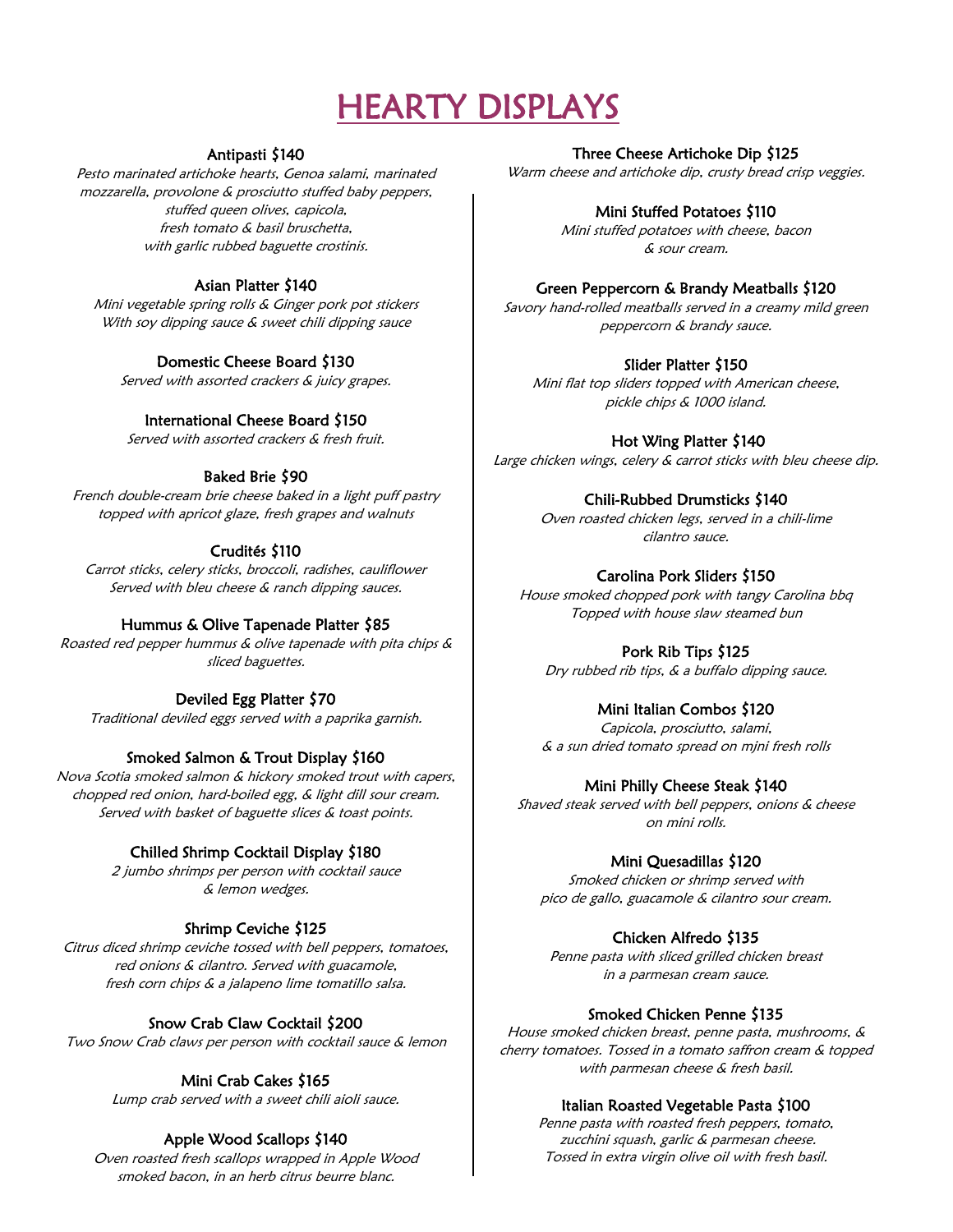

- Serves 30 guests, 2 pieces pp – Passed or displayed



#### Sweet Italian Sausage Puff Pastry \$125

Sweet Italian sausage with caramelized onion in light puff pastry.

#### Empanadas \$150

Flakey puff pastry filled with seasoned beef or spicy chicken topped with chimichurri sauce

#### Smoked Salmon Flat Bread \$115

Nova Scotia smoked salmon, fried capers, chopped onions and warm flatbread with cream cheese

#### Tomato Caprese Crostini \$125

Sliced Tomato, pesto & mozzarella, drizzled with balsamic vinegar & herb infused olive oil on crostini

#### Shaved Prime Rib Crostini \$120

Crostini topped with shaved prime rib & horseradish cream.

#### Wasabi Glazed Tuna \$125

Seared tuna, cucumbers, green onions, & pickled ginger, served on top of wonton crisps.

#### Honey Smoked Salmon Tostada \$140

Honey smoked salmon over corn tostada with Feta cheese & guacamole.

#### Chicken or Beef Skewers \$120

Glazed with a Thai peanut sauce

#### Tomato Bruschetta \$110

Roasted tomatoes with capers, red onion, basil and olive on crostini

#### Mushroom & Brie Risotto Cake \$125

Crispy risotto topped with mushroom duxcelle, brie & balsamic reduction

#### Shrimp Peppadew Canapé \$120

Sautéed shrimp over peppadew pimento cheese on a tartelette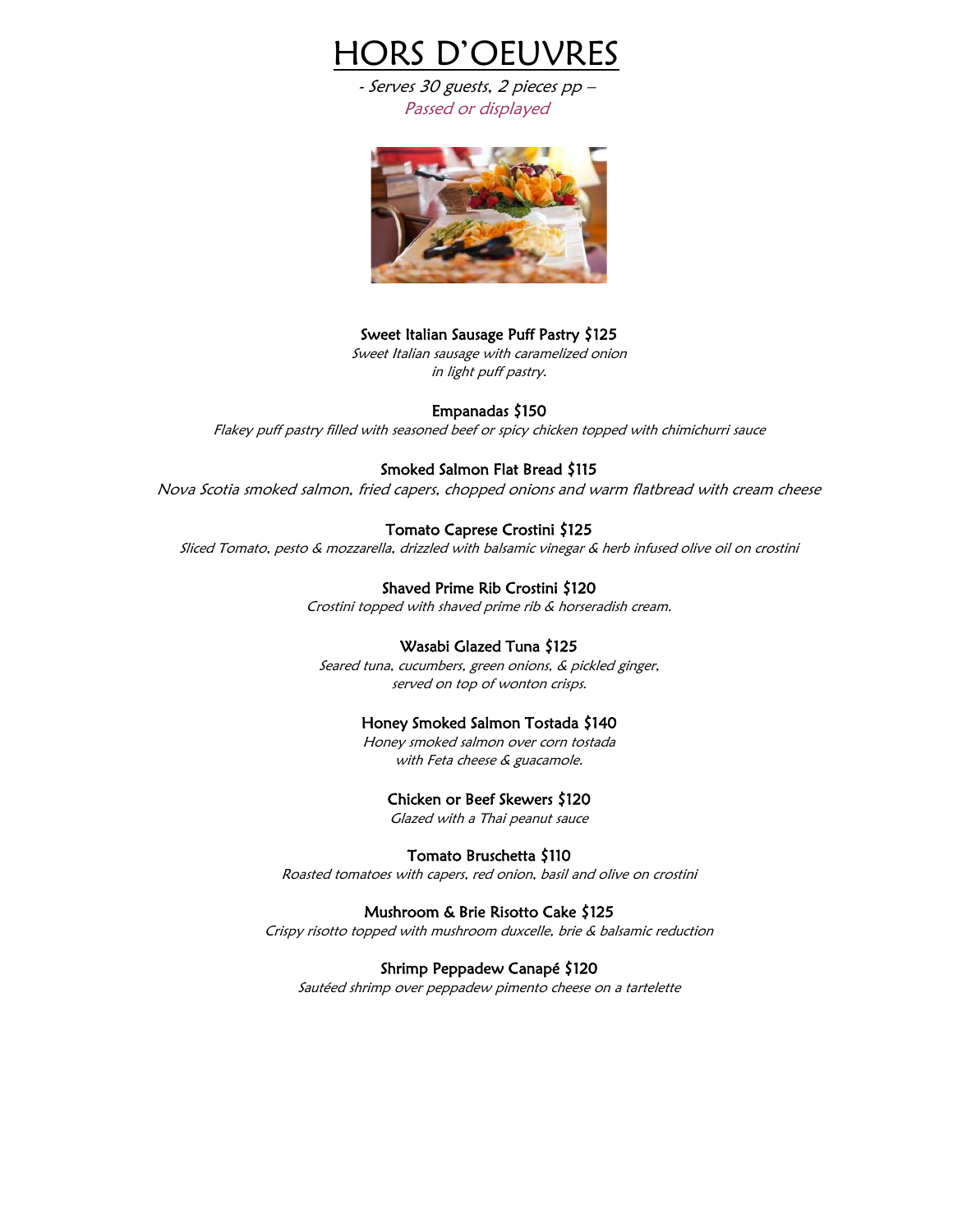

- Serves 30 Guests -

# Assorted Pastry Bites

\$135.00++ (90 pieces) One square inch portions of vanilla cheesecake, decadent chocolate cakes, pecan squares, white chocolate cream cheese carrot cakes.

# Chocolate-Dipped Strawberries

\$120.00++ (60 pieces) Dark or milk chocolate hand-dipped strawberries.

# Chocolate Chunk Brownie Display

\$80.00++ (60 pieces) Rich milk chocolate brownies that melt in your mouth!

# Large Cookie Display

\$90.00++ (90 pieces) Assortment of large white chocolate macadamia nut cookies, oatmeal raisin & double chocolate chip.

# Chocolate Fountain

\$8.00++ per person Dual chocolate fountains of dark & milk chocolate. Includes sliced strawberries, pineapple cubes, bananas, apples, pound cake, marshmallows, & sugar cookies.

# Petit Four Display

\$6.00++ per person (120 count) Assorted chocolate truffles, macaroon cookies, wafers & marzipan treats.



All food & beverage purchases are subject to 20% service charge & 4% sales tax.